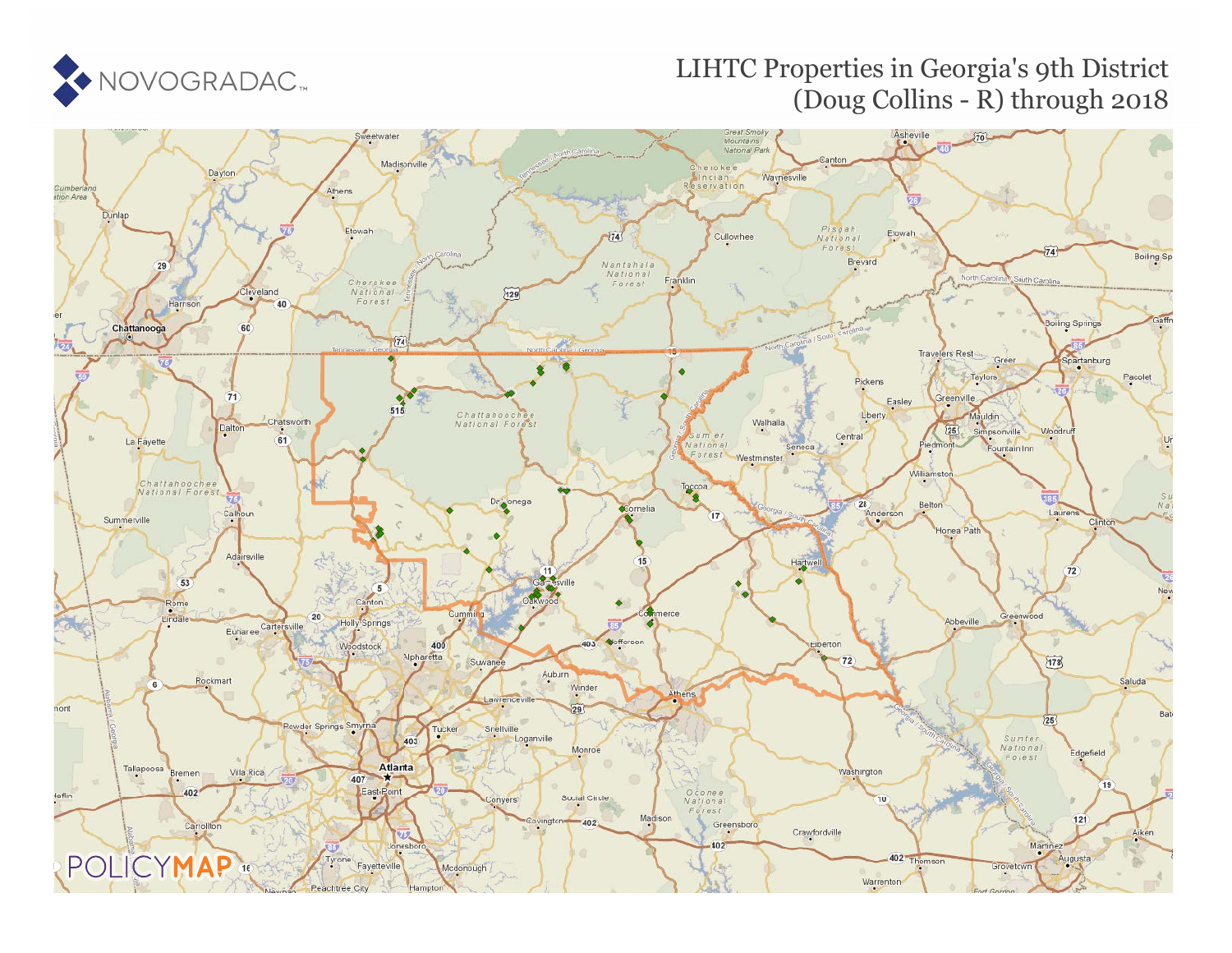| <b>Project Name</b>                             | <b>Address</b>                          | City                         | <b>State</b> | <b>Zip Code</b> | Nonprofit<br><b>Sponsor</b> | <b>Allocation</b><br>Year | Annual<br><b>Allocated</b><br><b>Amount</b> | in Service           | <b>Year Placed Construction</b><br><b>Type</b> | <b>Total</b><br><b>Units</b> | Low<br><b>Income</b><br><b>Units</b> | <b>Rent or</b><br>Income<br><b>Ceiling</b> | <b>Credit</b><br><b>Percentag Exempt</b><br>$\bullet$ | Tax-<br><b>Bond</b> | <b>HUD Multi-</b><br>Family<br><b>Financing/Rent</b><br>al Assistance |
|-------------------------------------------------|-----------------------------------------|------------------------------|--------------|-----------------|-----------------------------|---------------------------|---------------------------------------------|----------------------|------------------------------------------------|------------------------------|--------------------------------------|--------------------------------------------|-------------------------------------------------------|---------------------|-----------------------------------------------------------------------|
| <b>COUNTRY PLACE</b>                            | 151 W<br><b>FREEMAN ST</b>              | <b>MAYSVILLE</b>             | GA           | 30558-1862      | No                          | 1990                      | \$0                                         | 1990                 | <b>New Construction</b>                        | 18                           | 18                                   |                                            | <b>TCEP</b> only                                      |                     |                                                                       |
| <b>EAST ORCHARD</b><br><b>FAMILY</b>            | 752 NANCY DR HARTWELL                   |                              | GA           | 30643-7039      | No                          | 1990                      | \$0                                         | 1990                 | New Construction                               | 24                           | 23                                   |                                            | TCEP only No                                          |                     |                                                                       |
| THE OVERLOOK                                    | $110$ OVERLOOK $\,$ BLAIRSVILLE $\,$ LN |                              | GA           | 30512-3333      | No                          | 2016                      | \$780,756                                   | 1990                 | <b>New Construction</b>                        | 72                           | 35                                   |                                            | TCEP only No                                          |                     |                                                                       |
| <b>BOWMAN VILLAGE</b>                           | 396 N BROAD<br><b>ST</b>                | <b>BOWMAN</b>                | GA           | 30624-2023      | $\mathbf{N}\mathbf{o}$      | 1991                      | S <sub>0</sub>                              | 1991                 | New Construction                               | 24                           | 24                                   |                                            | <b>TCEP</b> only                                      |                     |                                                                       |
| <b>EAST ORCHARD</b><br><b>ELDERLY</b>           | 750 NANCY DR HARTWELL                   |                              | GA           | 30643           |                             | 1989                      | $\$0$                                       | 1991                 | New Construction                               | 24                           | 24                                   |                                            | Not<br>Indicated                                      | No                  |                                                                       |
| <b>FAIRFIELD</b>                                | 691 S MAIN ST JASPER                    |                              | GA           | 30143-2187      | No                          | 1990                      | \$0\$                                       | 1991                 | <b>New Construction</b>                        | 48                           | 48                                   |                                            | <b>TCEP</b> only                                      |                     |                                                                       |
| <b>BROOKS HILL</b><br><b>APARTMENTS</b>         | 185 PENLAND<br><b>ST</b>                | <b>ELLIJAY</b>               | GA           | 30540-3377      | No                          | 1991                      | $\$0$                                       | 1992                 | New Construction                               | 44                           | 44                                   |                                            | TCEP only No                                          |                     |                                                                       |
| <b>GOLDEN HILLS</b>                             | 95 GOLDEN<br><b>HILLS DR</b>            | <b>DAHLONEGA</b>             | GA           | 30533           | No                          | 1990                      | $\$0$                                       | 1992                 | <b>New Construction</b>                        | 69                           | $\bf{0}$                             |                                            | TCEP only No                                          |                     |                                                                       |
| <b>FARMINGTON</b><br><b>FOREST</b>              |                                         | 7142 HWY 53 E DAWSONVILLE GA |              | 30534           |                             | 2013                      | $\$0$                                       | Insufficient<br>Data | Not Indicated                                  | 56                           | $\bf{0}$                             |                                            | <b>Not</b><br>Indicated                               |                     |                                                                       |
| <b>LEGACY AT NORTH</b><br>POINTE                | $600$ N POINTE $\,$ GAINESVILLE<br>DR   |                              | GA           | 30501           |                             | Insufficient<br>Data      | $\$0$                                       | Insufficient<br>Data | Not Indicated                                  | 95                           | $\bf{0}$                             |                                            | Not<br>Indicated                                      |                     |                                                                       |
| <b>BROOKS POINT</b><br>APARTMENTS (NEW) MILL RD | 555 WIMPY                               | <b>DAHLONEGA</b>             | GA           | 30533-0469      |                             | Insufficient<br>Data      | $\mathbf{S}$                                | Insufficient<br>Data | Not Indicated                                  | 41                           | $\bf{0}$                             |                                            | <b>TCEP</b> only                                      |                     |                                                                       |
| <b>CRESTVIEW MANOR</b><br><b>APTS (NEW)</b>     | 401<br><b>DOVETOWN</b><br>RD            | <b>ROYSTON</b>               | GA           | 30662-3757      |                             | Insufficient<br>Data      | $\$0$                                       | Insufficient<br>Data | Not Indicated                                  | 25                           | $\mathbf 0$                          |                                            | <b>TCEP</b> only                                      |                     |                                                                       |
| FAIRFIELD APTS-<br><b>JASPER</b>                | 691 S MAIN ST JASPER                    |                              | GA           | 30143-2187      | No                          | Insufficient<br>Data      | \$0                                         | Insufficient<br>Data | Not Indicated                                  | 48                           | $\bf{0}$                             |                                            | <b>TCEP</b> only                                      |                     |                                                                       |

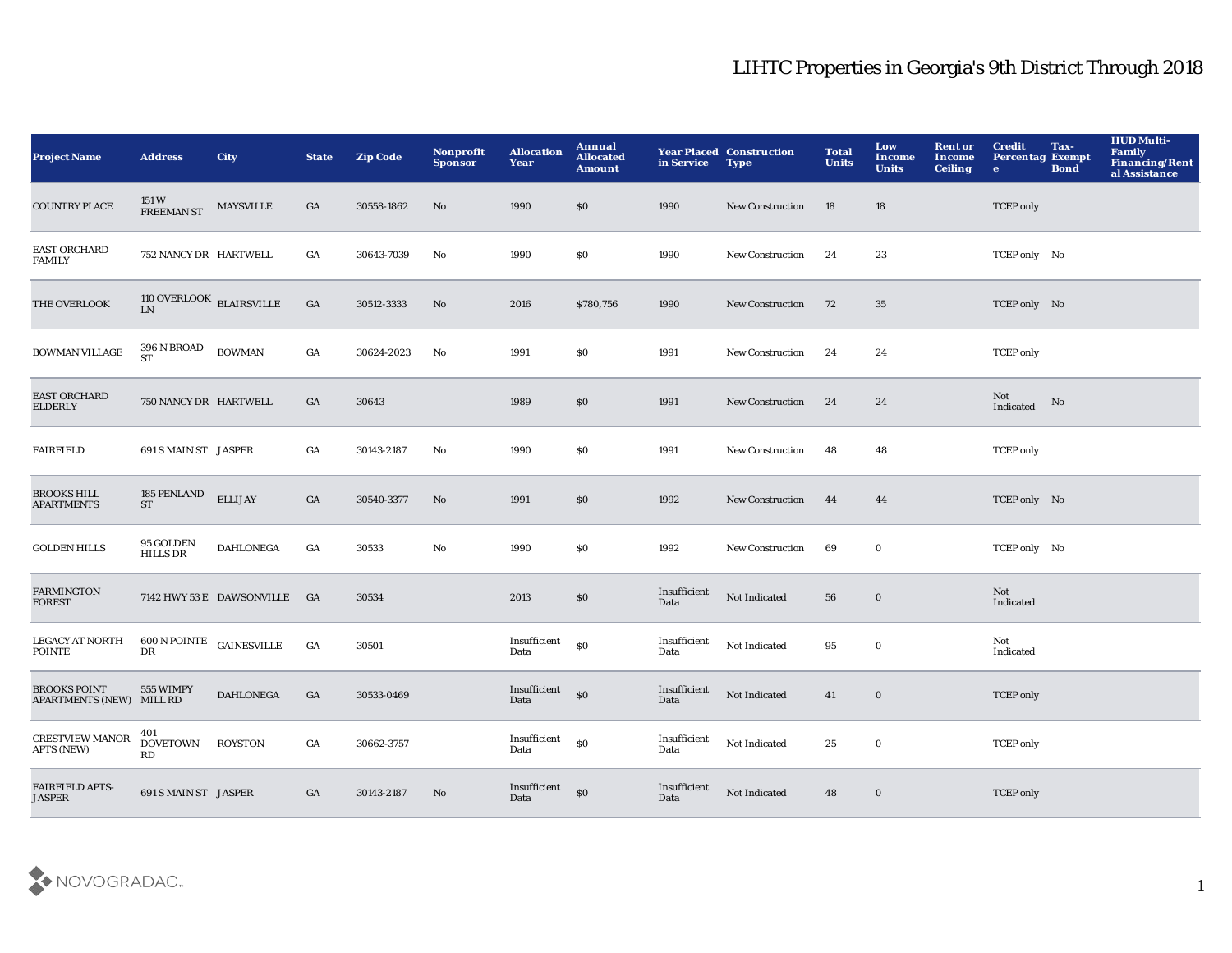| <b>Project Name</b>                                | <b>Address</b>                                                   | <b>City</b>        | <b>State</b> | <b>Zip Code</b> | Nonprofit<br><b>Sponsor</b> | <b>Allocation</b><br>Year | Annual<br><b>Allocated</b><br><b>Amount</b>      | in Service           | <b>Year Placed Construction</b><br><b>Type</b> | <b>Total</b><br><b>Units</b> | Low<br><b>Income</b><br><b>Units</b> | <b>Rent or</b><br>Income<br><b>Ceiling</b> | <b>Credit</b><br><b>Percentag Exempt</b><br>$\bullet$ | Tax-<br><b>Bond</b> | <b>HUD Multi-</b><br><b>Family</b><br>Financing/Rent<br>al Assistance |
|----------------------------------------------------|------------------------------------------------------------------|--------------------|--------------|-----------------|-----------------------------|---------------------------|--------------------------------------------------|----------------------|------------------------------------------------|------------------------------|--------------------------------------|--------------------------------------------|-------------------------------------------------------|---------------------|-----------------------------------------------------------------------|
| <b>FALLS PARK</b><br><b>APARTMENTS</b>             | $47$ FALLS PARK $\,$ TOCCOA<br>DR                                |                    | GA           | 30577-1856      | No                          | Insufficient<br>Data      | \$0                                              | Insufficient<br>Data | Not Indicated                                  | 48                           | $\bf{0}$                             |                                            | <b>TCEP</b> only                                      |                     |                                                                       |
| <b>HARDIN TERRACE</b>                              | 346 STOREY<br>${\rm LN}$                                         | <b>JEFFERSON</b>   | GA           | 30549-2608      | No                          | Insufficient<br>Data      | $\mathbf{S}$                                     | Insufficient<br>Data | Not Indicated                                  | $\mathbf{0}$                 | $\bf{0}$                             |                                            | <b>TCEP</b> only                                      |                     |                                                                       |
| PEAKS OF CORNELIA                                  | 770 LEVEL<br>GROVE RD                                            | <b>CORNELIA</b>    | GA           | 30531-3570      |                             | Insufficient<br>Data      | S <sub>0</sub>                                   | Insufficient<br>Data | Not Indicated                                  | $\bf{0}$                     | $\mathbf 0$                          |                                            | <b>TCEP</b> only                                      |                     |                                                                       |
| TAN YARD BRANCH II 14 TANYARD<br><b>APTS (NEW)</b> | <b>ST</b>                                                        | <b>BLAIRSVILLE</b> | GA           | 30512-4633      |                             | Insufficient<br>Data      | \$0                                              | Insufficient<br>Data | Not Indicated                                  | 25                           | $\bf{0}$                             |                                            | <b>TCEP</b> only                                      |                     |                                                                       |
| <b>WALTON SUMMIT</b>                               | $1100\, \mathrm{GREEN}$ GAINESVILLE HUNTER LANE $\,$             |                    | GA           | 30501           |                             | Insufficient<br>Data      | S <sub>0</sub>                                   | Insufficient<br>Data | Not Indicated                                  | 84                           | $\bf{0}$                             |                                            | <b>TCEP</b> only                                      |                     |                                                                       |
| WILDWOOD APTS<br>(NEW)                             | 1150<br>PETERSBURG ELBERTON<br>RD                                |                    | GA           | 30635-2742      |                             | Insufficient<br>Data      | $\mathbf{S}$                                     | Insufficient<br>Data | Not Indicated                                  | 50                           | $\bf{0}$                             |                                            | <b>TCEP</b> only                                      |                     |                                                                       |
| WALTON SUMMIT II                                   | $1100$ GREEN $$\sf GAINESVILLE$$ HUNTER LANE $$\sf GAINESVILLE$$ |                    | GA           | 30501           |                             | Insufficient<br>Data      | $\boldsymbol{\mathsf{S}}\boldsymbol{\mathsf{O}}$ | Insufficient<br>Data | Not Indicated                                  | 90                           | 70                                   |                                            | Not<br>Indicated                                      |                     |                                                                       |
| <b>BROOKSTONE</b>                                  | 85<br><b>BROOKSTONE BLUE RIDGE</b><br><b>WAY</b>                 |                    | GA           | 30513           | No                          | 1992                      | \$0                                              | 1993                 | <b>New Construction</b>                        | 40                           | 40                                   |                                            | Not<br>Indicated                                      | No                  |                                                                       |
| <b>COTTAGE HILL</b>                                | 3 BELL ST                                                        | <b>HIAWASSEE</b>   | GA           | 30546-2343      | No                          | 1991                      | \$0                                              | 1993                 | <b>New Construction</b>                        | 25                           | 25                                   |                                            | TCEP only No                                          |                     |                                                                       |
| <b>RIVERWOOD</b>                                   | 336 W.<br><b>DOGWOOD</b><br><b>LANE #141</b><br>(OFFICE)         | <b>BLUE RIDGE</b>  | GA           | 30513           | No                          | 1992                      | $\$0$                                            | 1993                 | <b>New Construction</b>                        | 40                           | 40                                   |                                            | TCEP only No                                          |                     |                                                                       |
| <b>VALLEY MANOR</b>                                | 1000<br>CAMPBELL ST                                              | <b>CLEVELAND</b>   | GA           | 30528-1370      | No                          | 1992                      | \$0                                              | 1993                 | Not Indicated                                  | 24                           | $\bf{0}$                             |                                            | <b>TCEP</b> only                                      |                     |                                                                       |
| <b>BROOKS HOLLOW</b>                               | 100 BROOKS<br>HOLLOW DR                                          | <b>JASPER</b>      | GA           | 30143-1874      | No                          | 1992                      | \$0                                              | 1994                 | <b>New Construction</b>                        | 40                           | 40                                   |                                            | TCEP only No                                          |                     |                                                                       |
| TAN YARD BRANCH<br><b>APARTMENTS, I</b>            | <b>14 TANYARD</b><br>ST#1                                        | <b>BLAIRSVILLE</b> | GA           | 30512-4633      | No                          | 1992                      | \$0                                              | 1994                 | Acquisition and<br>Rehab                       | 24                           | 24                                   |                                            | TCEP only No                                          |                     |                                                                       |

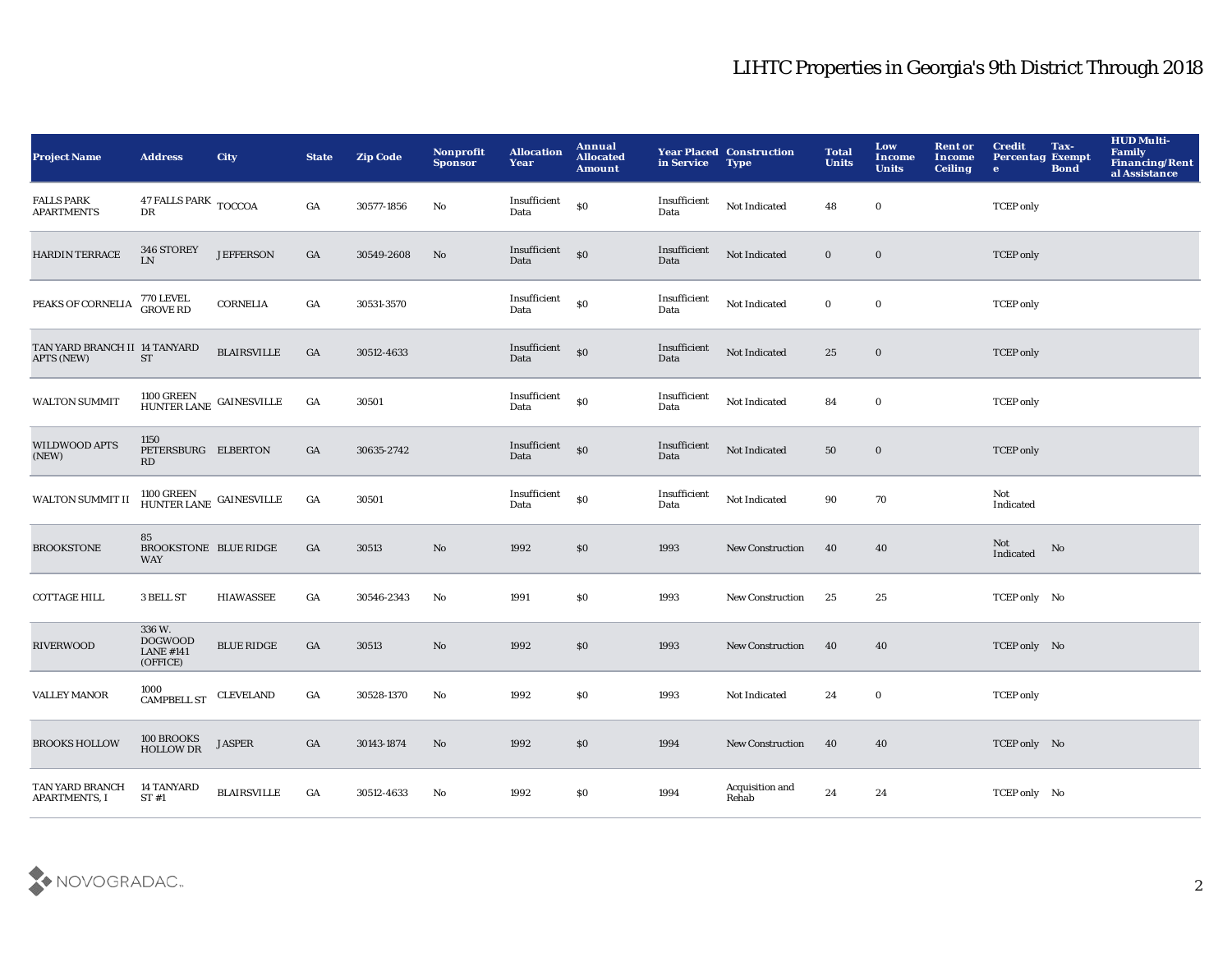| <b>Project Name</b>                               | <b>Address</b>                                                                          | <b>City</b>        | <b>State</b> | <b>Zip Code</b> | Nonprofit<br><b>Sponsor</b> | <b>Allocation</b><br>Year | Annual<br><b>Allocated</b><br><b>Amount</b> | in Service | <b>Year Placed Construction</b><br><b>Type</b> | <b>Total</b><br><b>Units</b> | Low<br>Income<br><b>Units</b> | <b>Rent or</b><br>Income<br><b>Ceiling</b> | <b>Credit</b><br><b>Percentag Exempt</b><br>$\bullet$ | Tax-<br><b>Bond</b> | <b>HUD Multi-</b><br><b>Family</b><br><b>Financing/Rent</b><br>al Assistance |
|---------------------------------------------------|-----------------------------------------------------------------------------------------|--------------------|--------------|-----------------|-----------------------------|---------------------------|---------------------------------------------|------------|------------------------------------------------|------------------------------|-------------------------------|--------------------------------------------|-------------------------------------------------------|---------------------|------------------------------------------------------------------------------|
| TAN YARD BRANCH<br><b>APTS II</b>                 | <b>14 TANYARD</b><br><b>ST</b>                                                          | <b>BLAIRSVILLE</b> | GA           | 30512           | No                          | 1992                      | \$0                                         | 1994       | <b>New Construction</b>                        | 24                           | 24                            |                                            | Not<br>Indicated                                      | No                  |                                                                              |
| <b>GATEWAY VILLAGE</b>                            | 1000<br>CAMPBELL ST                                                                     | <b>CLEVELAND</b>   | GA           | 30528-1370      | No                          | 1992                      | \$0                                         | 1994       | Not Indicated                                  | 30                           | $\mathbf{0}$                  |                                            | <b>TCEP</b> only                                      |                     |                                                                              |
| <b>BROOKS LANE</b><br><b>APARTMENTS</b>           | 1203 OLD 441 S CLAYTON                                                                  |                    | GA           | 30525-5616      | No                          | 1993                      | \$0                                         | 1995       | <b>New Construction</b>                        | 36                           | 36                            |                                            | TCEP only No                                          |                     |                                                                              |
| <b>BROOKS POINT</b><br><b>APARTMENTS</b>          | 555 WIMPY<br><b>MILL RD</b>                                                             | <b>DAHLONEGA</b>   | GA           | 30533           | No                          | 1993                      | \$0                                         | 1995       | <b>New Construction</b>                        | 41                           | 41                            |                                            | Not<br>Indicated                                      | No                  |                                                                              |
| <b>BROOKS RUN</b><br><b>APARTMENTS</b>            | <b>IOO BROOKS</b><br><b>HOLLOW</b><br>DRIVE PHYS: JASPER<br>1600 E.<br><b>CHIRCH ST</b> |                    | GA           | 30143           | No                          | 1993                      | \$0                                         | 1995       | <b>New Construction</b>                        | 24                           | 24                            |                                            | TCEP only No                                          |                     |                                                                              |
| <b>CARRIAGE CROSSING</b>                          | 4820<br>VICTORIA CT BRANCH                                                              | <b>FLOWERY</b>     | GA           | 30542           |                             | 1993                      | \$0                                         | 1995       | Not Indicated                                  | 24                           | 24                            |                                            | Not<br>Indicated                                      |                     |                                                                              |
| <b>COX CREEK APTS</b>                             | 200 PENLAND<br><b>ST</b>                                                                | <b>ELLIJAY</b>     | GA           | 30540-3386      | No                          | 1993                      | \$0                                         | 1995       | Not Indicated                                  | 25                           | 24                            |                                            | TCEP only No                                          |                     |                                                                              |
| <b>CRESTVIEW MANOR</b><br><b>APTS</b>             | 401<br><b>DOVETOWN</b><br>$\mathbf{R}\mathbf{D}$                                        | <b>ROYSTON</b>     | GA           | 30662           | No                          | 1994                      | \$0                                         | 1996       | <b>New Construction</b>                        | 25                           | 24                            |                                            | Not<br>Indicated                                      | No                  |                                                                              |
| <b>BROOK SUMMIT</b>                               | 70 BROOK<br><b>SUMMIT LN</b>                                                            | <b>BLUE RIDGE</b>  | GA           | 30513           | No                          | 1995                      | \$0                                         | 1996       | <b>New Construction</b>                        | -36                          | 36                            |                                            | Not<br>Indicated                                      | No                  |                                                                              |
| <b>MOUNTAINSIDE</b><br>MANOR<br><b>APARTMENTS</b> | <b>264 BILL</b><br><b>HASTY BLVD</b>                                                    | <b>JASPER</b>      | GA           | 30143-8613      | No                          | 2003                      | \$392,856                                   | 2004       | <b>New Construction</b>                        | 176                          | 141                           |                                            | 60% AMGI TCEP only No                                 |                     |                                                                              |
| PACE/OCONEE<br><b>SPRINGS</b>                     | 2341 SPRING<br><b>HAVEN DR</b>                                                          | <b>GAINESVILLE</b> | GA           | 30504-4082      | No                          | 1996                      | \$0                                         | 1999       | <b>New Construction</b>                        | 86                           | 86                            |                                            | TCEP only No                                          |                     |                                                                              |
| PACE/NANTAHALA                                    | 501<br>NANTAHALA<br>LN                                                                  | <b>BLAIRSVILLE</b> | GA           | 30512-4456      | No                          | 1997                      | \$0                                         | 1999       | <b>New Construction</b>                        | 55                           | 55                            |                                            | TCEP only No                                          |                     |                                                                              |
| <b>HERITAGE HILLS</b><br><b>APARTMENTS</b>        | $100\rm\, HERITAGE$ COMMERCE HILLS DR                                                   |                    | GA           | 30529-3070      | No                          | 1998                      | \$0                                         | 2000       | <b>New Construction</b>                        | 80                           | $\bf{0}$                      |                                            | TCEP only No                                          |                     |                                                                              |

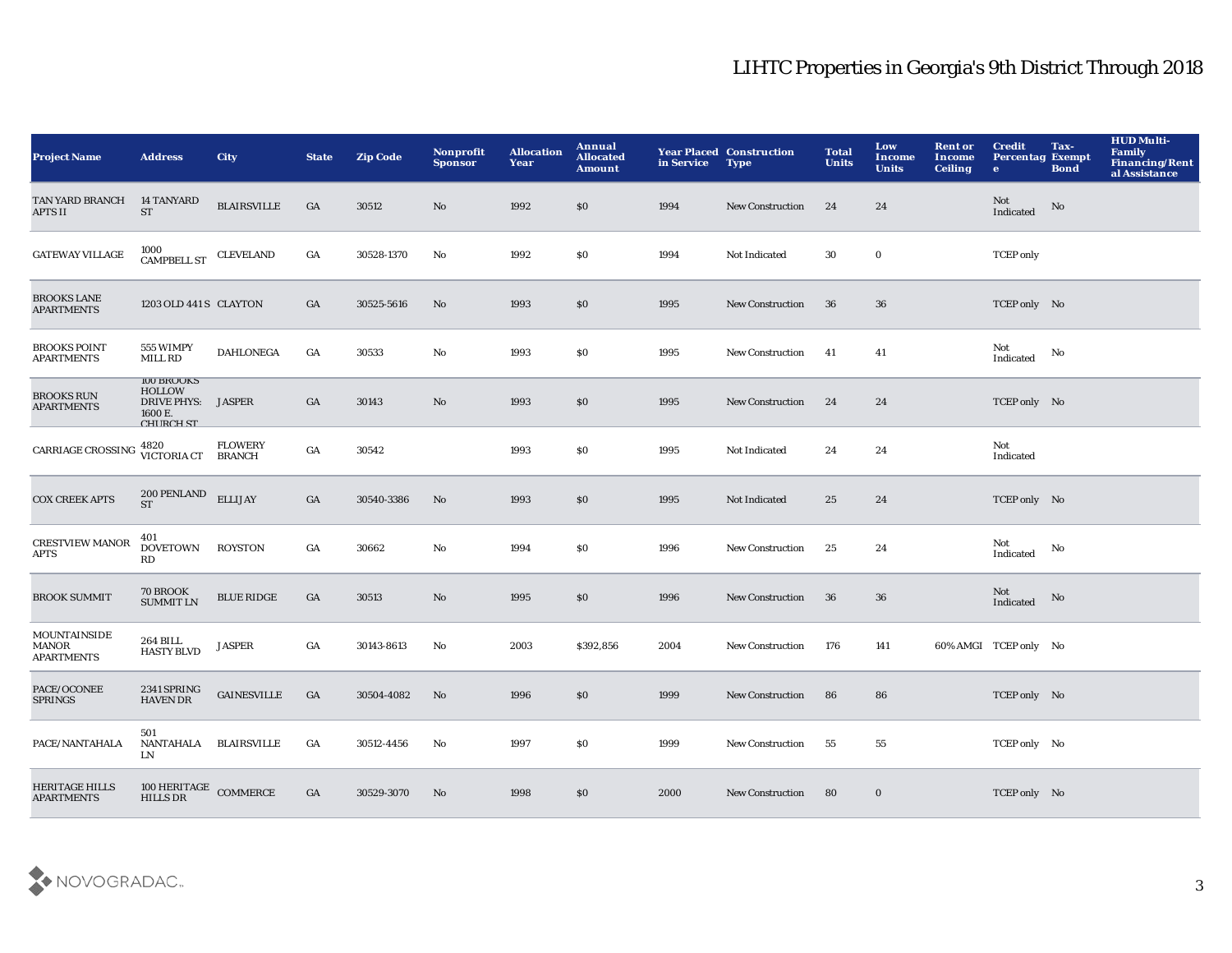| <b>Project Name</b>                       | <b>Address</b>                        | <b>City</b>                                  | <b>State</b>     | <b>Zip Code</b> | Nonprofit<br><b>Sponsor</b> | <b>Allocation</b><br>Year | Annual<br><b>Allocated</b><br><b>Amount</b> | in Service | <b>Year Placed Construction</b><br><b>Type</b> | <b>Total</b><br><b>Units</b> | Low<br>Income<br><b>Units</b> | <b>Rent or</b><br>Income<br><b>Ceiling</b> | <b>Credit</b><br><b>Percentag Exempt</b><br>$\bullet$ | Tax-<br><b>Bond</b> | <b>HUD Multi-</b><br><b>Family</b><br>Financing/Rent<br>al Assistance |
|-------------------------------------------|---------------------------------------|----------------------------------------------|------------------|-----------------|-----------------------------|---------------------------|---------------------------------------------|------------|------------------------------------------------|------------------------------|-------------------------------|--------------------------------------------|-------------------------------------------------------|---------------------|-----------------------------------------------------------------------|
| <b>LENOX PARK</b>                         | 1000 LENOX<br>PARK PL                 | $\sf GAINESVILLE$                            | GA               | 30507           | No                          | 1999                      | \$0                                         | 2000       | New Construction                               | 292                          | $\mathbf 0$                   |                                            | Not<br>Indicated                                      | No                  |                                                                       |
| <b>NORTH POINT</b><br><b>APARTMENTS</b>   | 100 NORTH<br>POINTE DR                | <b>GAINESVILLE</b>                           | GA               | 30501-7810      | $\mathbf{N}\mathbf{o}$      | 1998                      | $\$0$                                       | 2000       | New Construction                               | 106                          | 106                           |                                            | TCEP only No                                          |                     |                                                                       |
| <b>HOMESTEAD</b><br><b>APARTMENTS</b>     | 102 LIBRARY<br>LN                     | <b>JASPER</b>                                | $_{\mathrm{GA}}$ | 30143-1359      | No                          | 1998                      | \$0                                         | 2000       | <b>New Construction</b>                        | 57                           | $\bf{0}$                      |                                            | TCEP only No                                          |                     |                                                                       |
| <b>MANOR PLACE</b><br><b>HOMES</b>        | 101 MANOR PL CORNELIA<br>DR           |                                              | GA               | 30531           | No                          | 1999                      | $\$0$                                       | 2000       | Not Indicated                                  | 35                           | $35\,$                        |                                            | Not<br>Indicated                                      | No                  |                                                                       |
| ORCHARD BROOK                             | 150 ORCHARD<br>BROOK DR               | <b>GAINESVILLE</b>                           | $_{\mathrm{GA}}$ | 30504-5577      | No                          | 1999                      | \$0                                         | 2001       | <b>New Construction</b>                        | 115                          | 90                            |                                            | TCEP only No                                          |                     |                                                                       |
| <b>WINDCLIFF APTS</b>                     | 150 GABRIEL<br><b>CIR</b>             | <b>GAINESVILLE</b>                           | GA               | 30501           | No                          | 1999                      | \$0                                         | 2001       | Not Indicated                                  | 56                           | 56                            |                                            | Not<br>Indicated                                      | No                  |                                                                       |
| <b>MCEVERS</b><br><b>VINEYARDS</b>        | 1240<br><b>VINEYARD</b><br><b>WAY</b> | <b>GAINESVILLE</b>                           | GA               | 30504-3911      | No                          | 2003                      | $\$0$                                       | 2004       | <b>New Construction</b>                        | 220                          | $\bf{0}$                      |                                            | <b>TCEP</b> only                                      |                     |                                                                       |
| <b>LODGE ON MARSEN</b>                    | 160 MARSEN<br>KNOB DR                 | MOUNTAIN CITY GA                             |                  | 30562           | $\mathbf{N}\mathbf{o}$      | 2002                      | \$305,874                                   | 2005       | New Construction                               | 64                           | $\mathbf 0$                   |                                            | TCEP only No                                          |                     |                                                                       |
| <b>MINERAL SPRINGS</b>                    | 297 MINERAL<br>SPRINGS RD             | $\operatorname{BLUE}$ $\operatorname{RIDGE}$ | GA               | 30513-8111      | No                          | 2003                      | \$199,741                                   | 2005       | <b>New Construction</b>                        | 67                           | 53                            |                                            | TCEP only No                                          |                     |                                                                       |
| HERITAGE GARDENS                          | $120$ HERITAGE BALDWINGARDENS DR      |                                              | $_{\mathrm{GA}}$ | 30511           | $\rm No$                    | 2006                      | \$445,000                                   | 2006       | New Construction                               | 240                          | 64                            |                                            | 60% AMGI TCEP only No                                 |                     |                                                                       |
| MCEVER VINEYARDS                          | $1235 \text{ MCEVER}$ GAINESVILLE RD  |                                              | $_{\mathrm{GA}}$ |                 | No                          | 2003                      | \$511,359                                   | 2006       | <b>New Construction</b>                        | 221                          | 220                           | 60% AMGI                                   | 30%<br>present<br>value                               | Yes                 |                                                                       |
| <b>IMPERIAL PLACE</b>                     | 130 ELLEN CT TOCCOA                   |                                              | GA               | 30577-8736      | No                          | 2005                      | \$329,432                                   | 2007       | <b>Both New</b><br>Construction and<br>A/R     | 60                           | 53                            |                                            | 60% AMGI TCEP only No                                 |                     |                                                                       |
| <b>ENOTA VILLAGE</b><br><b>APARTMENTS</b> | 55 ENOTA<br><b>VILLAGE DR</b>         | YOUNG HARRIS GA                              |                  | 30582-4040      | No                          | 2005                      | \$341,856                                   | 2007       | <b>New Construction</b>                        | 60                           | 47                            |                                            | TCEP only No                                          |                     |                                                                       |

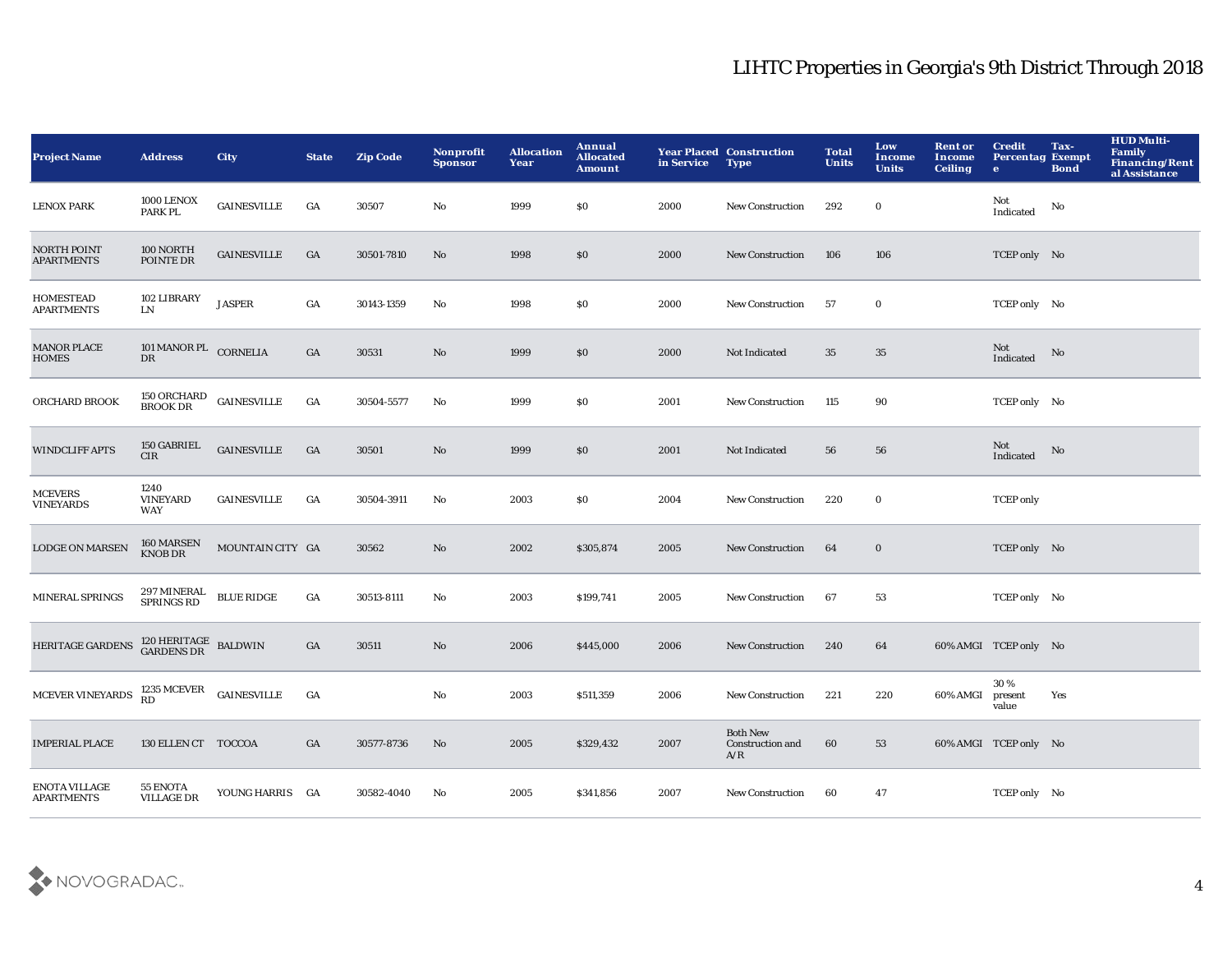| <b>Project Name</b>                                     | <b>Address</b>                                                    | <b>City</b>         | <b>State</b>     | <b>Zip Code</b> | Nonprofit<br><b>Sponsor</b> | <b>Allocation</b><br>Year | Annual<br><b>Allocated</b><br><b>Amount</b> | in Service | <b>Year Placed Construction</b><br><b>Type</b> | <b>Total</b><br><b>Units</b> | Low<br>Income<br><b>Units</b> | <b>Rent or</b><br>Income<br><b>Ceiling</b> | <b>Credit</b><br><b>Percentag Exempt</b><br>$\bullet$ | Tax-<br><b>Bond</b> | <b>HUD Multi-</b><br>Family<br><b>Financing/Rent</b><br>al Assistance |
|---------------------------------------------------------|-------------------------------------------------------------------|---------------------|------------------|-----------------|-----------------------------|---------------------------|---------------------------------------------|------------|------------------------------------------------|------------------------------|-------------------------------|--------------------------------------------|-------------------------------------------------------|---------------------|-----------------------------------------------------------------------|
| HERITAGE CROSSING PI. COMMERCE                          |                                                                   |                     | GA               | 30529-3695      | No                          | 2001                      | \$485,616                                   | 2002       | <b>New Construction</b>                        | 118                          | $\mathbf 0$                   |                                            | TCEP only No                                          |                     |                                                                       |
| PACES LANDING<br><b>APTS</b>                            | 100 PACES CT GAINESVILLE                                          |                     | GA               | 30504-4079      | No                          | 2001                      | \$1,113,588                                 | 2002       | New Construction                               | 140                          | 112                           |                                            | TCEP only No                                          |                     |                                                                       |
| <b>LANIER AT MCEVER</b>                                 | 1050 EAGLE<br>EYE VIEW RD                                         | <b>GAINESVILLE</b>  | GA               | 30504-4162      | No                          | 2001                      | \$444,799                                   | 2002       | <b>New Construction</b>                        | 224                          | $\mathbf 0$                   |                                            | TCEP only No                                          |                     |                                                                       |
| <b>BIG SKY VIILLAGE</b>                                 | <b>301 SKYVIEW</b><br>DR                                          | <b>HIAWASSEE</b>    | GA               | 30546-2268      | No                          | 2007                      | \$559,695                                   | 2009       | <b>New Construction</b>                        | 48                           | $\bf{0}$                      |                                            | TCEP only No                                          |                     |                                                                       |
| <b>JUNIPER COURT</b>                                    | 283 NANCY DR HARTWELL                                             |                     | $_{\mathrm{GA}}$ | 30643-8741      | $\mathbf{N}\mathbf{o}$      | 2007                      | \$306,533                                   | 2009       | New Construction                               | 52                           | 36                            |                                            | TCEP only No                                          |                     |                                                                       |
| <b>WHITEHALL</b><br><b>COMMONS</b><br><b>APARTMENTS</b> | 29<br>WHITEHALL<br>COMMONS LN CLEVELAND<br>29<br><b>WHITFHAII</b> |                     | GA               | 30528-1669      | No                          | 2007                      | \$0                                         | 2009       | <b>New Construction</b>                        | 64                           | 43                            |                                            | TCEP only No                                          |                     |                                                                       |
| WHITEHALL MANOR 298 BRYANT<br><b>APARTMENTS</b>         | <b>ST</b>                                                         | <b>CLEVELAND</b>    | GA               | 30528-1524      | No                          | 2007                      | \$0                                         | 2009       | <b>New Construction</b>                        | 48                           | 33                            |                                            | TCEP only No                                          |                     |                                                                       |
| WHITEHALL/PACES F(COMMONS LN CLEVELAND                  | $\overline{29}$<br>WHITEHALL<br>29<br><b>WHITEHALI</b>            |                     | GA               | 30528-1669      | No                          | Insufficient<br>Data      | \$0                                         | 2009       | Not Indicated                                  | 65                           | $\bf{0}$                      |                                            | <b>TCEP</b> only                                      |                     |                                                                       |
| ELLIJAY EAST APARTM SIMPSON DR                          |                                                                   | <b>EAST ELLIJAY</b> | GA               | 30540-8190      |                             | Insufficient<br>Data      | \$0                                         | 2012       | <b>New Construction</b>                        | 45                           | 45                            |                                            | TCEP only No                                          |                     |                                                                       |
| <b>GREEN MOUNTAIN VILATHENS HWY</b>                     |                                                                   | <b>CORNELIA</b>     | GA               | 30531-5313      | No                          | 2011                      | \$751,652                                   | 2012       | New Construction                               | 64                           | $\bf{0}$                      |                                            | TCEP only No                                          |                     |                                                                       |
| MAPLE SQUARE APAR150 NELSON                             |                                                                   | <b>JEFFERSON</b>    | GA               | 30549           | $\rm No$                    | 2011                      | \$771,869                                   | 2012       | <b>New Construction</b>                        | 55                           | $\bf{0}$                      |                                            | TCEP only No                                          |                     |                                                                       |
| <b>TOCCOA FERN POINT</b>                                | 280 FERN<br>POINT DRIVE                                           | <b>TOCCOA</b>       | GA               | 30577           | No                          | 2011                      | \$715,292                                   | 2012       | New Construction                               | 48                           | $\bf{0}$                      |                                            | <b>TCEP</b> only                                      |                     |                                                                       |
| <b>FARMINGTON</b><br><b>WOODS</b>                       | 2201<br>PERIMETER<br>RD                                           | <b>DAWSONVILLE</b>  | <b>GA</b>        | 30534-4004      |                             | 2012                      | \$808,965                                   | 2013       | Not Indicated                                  | 72                           | 72                            |                                            | <b>TCEP</b> only                                      |                     |                                                                       |